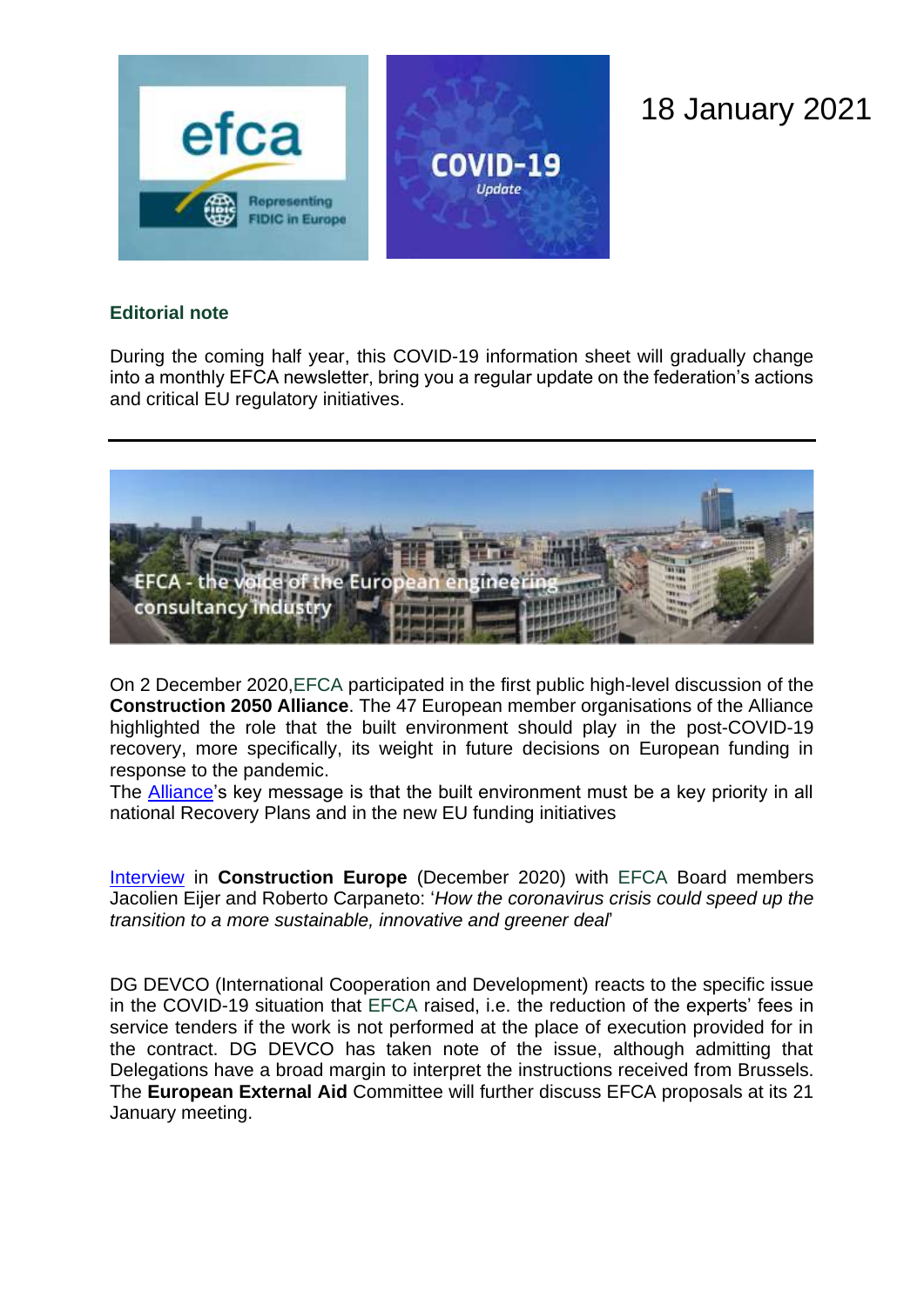The kick-off meeting of the new **European Green Deal** Committee will take place by necessity online.

Karoline Geneser (FRI, MOE A/S) is appointed as Committee Chair, Wouter Schik (Kon. NL ingenieurs, ARCADIS) as Vice-Chair.

William Neale, Adviser for Circular Economy (DG ENV/B – Circular Economy & Green Growth) joined the last 2020 Board of Directors meeting. His presentation on the EU Circular Economy Action Plan will serve as a stepping-stone to the EC's dialogue with EFCA's European Green Deal Committee on potential market impact, business opportunities and assistance to further development of EU policies.

At its November 2020 meeting, the EFCA Board of Directors nominated Joseph Ickmans (ORI, Tractebel Engineering) as new Chair of the **Digitalisation and BIM**  Committee. Veljko Janjić (ACES, BEXEL Consulting) is appointed as Vice-Chair. The Board of Directors thanked outgoing Chair Christophe Castaing for the excellent work done in the 2015-2020 term, in particular the publication of the EFCA quidance on ISO 19650.

The EFCA Board of Directors confirmed the nomination of Helena Dahlberg (FSIC) as Vice-Chair of the **Internal Market** Committee.

During two virtual meetings at the end of 2020, the revamped **Future Trends** Committee (Chair: Jeffrey Seeck – VBI, Dorsch Engineering Europe and Vice-Chair Nikola Matić - ACES, EFCA Board member) elaborated a proposal for Terms of Reference and action plan. Further information coming soon.

EFCA is looking to attract **Future Leaders** to take actively part in the activities of its Committees. A call for nominations of young talented professionals to join the Internal Market, European External Aid, Digitalisation & BIM and European Green Deal Committees is circulated.

The twelfth edition of the EFCA **Future Leaders [competition](https://www.efcanet.org/news/announcement-efca-future-leaders-competition-2021)** is launched. The deadline for delivery of entries by the Member Associations is 31 March 2021.

With the adoption of the **multiannual financial [framework](https://ec.europa.eu/info/strategy/eu-budget/long-term-eu-budget/eu-budget-2021-2027_en)** for 2021-2027 on 17 December 2020, the European Commission is able to start committing the funds as of 1 January 2021. As a result, €1.074 trillion [in 2018 prices] will become available for beneficiaries of EU funding during the next seven years.